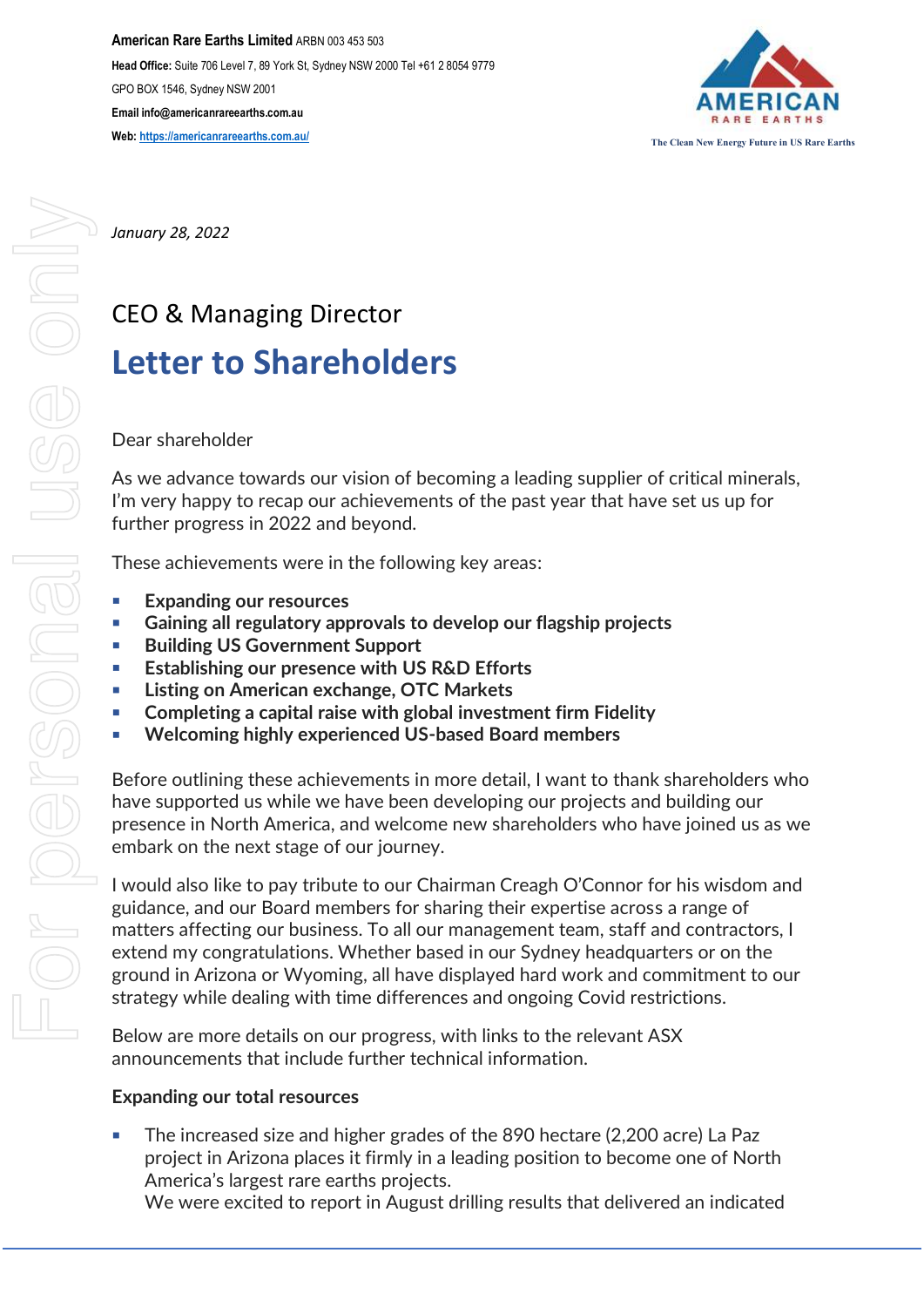

[resource estimate increase of 117%](https://americanrareearths.com.au/wp-content/uploads/2021/08/20210803-ASX-Release.pdf) to 35.2 million tonnes (MT). A culmination of drilling work conducted across the first half of 2021, the results also confirmed the overall total rare earth elements (TREE) grade is up 5.2% to 391 parts per million at the project.

Total resource tonnes jumped by 33.1% to 170.6 million, equating to about 66.6 million kilograms of TREE.

The updated resource also contains 4.4 million kilograms of scandium oxide. While not classified as an REE, scandium is a highly sought-after critical mineral used in aluminium products and to make solid oxide fuel cells.

■ Later in August preliminary test results using magnetic separation revealed a [216% increase in \(TREE\) grade](https://americanrareearths.com.au/wp-content/uploads/2021/08/ARR-hits-home-run-with-big-increase-in-rare-earths-scandium-grades-at-La-Paz-Stockhead.pdf) and a 90% rise in scandium grade at La Paz, along with a 76% drop in ore mass.

Additionally, assays revealed that La Paz has the lowest thorium levels of any US REE project. This is a big advantage for us to reduce processing and handling costs associated with radioactive materials. We were extremely pleased with the preliminary test results at La Paz as it demonstrated that the ore can be effectively concentrated using proven technologies.

All results were classified in accordance with the 2012 edition of The Australian Code for Reporting of Exploration Results, Mineral Resources and Ore Reserves (JORC Code 2012).

## **Approvals**

Following the significant upgrades to our total resources we were thrilled to announce that [we received the highly anticipated exploration permits for our flagship](https://americanrareearths.com.au/wp-content/uploads/2021/12/20211216-ASX-ARR-Exploration-permits-approved-to-advance-flagship-Rare-Earths-Projects.pdf)  [US projects,](https://americanrareearths.com.au/wp-content/uploads/2021/12/20211216-ASX-ARR-Exploration-permits-approved-to-advance-flagship-Rare-Earths-Projects.pdf) La Paz and 1,257 hectare (3,109 acre) Halleck Creek in Wyoming during December. Special thanks to Dwight Kinnes our Chief Technical Officer for navigating the permitting process and preparing the respective drill programs. With all regulatory permits and approvals received, the company now has a clear pathway to advance drilling activities and further develop the exploration program at these two key North American rare earths projects.

## **US Government Support**

In March La Paz received the backing of government officials at a national level, in addition to its support from the State of Arizona, after being [one of the few projects](https://americanrareearths.com.au/wp-content/uploads/2021/03/WebPage.pdf)  [to be exempted from the Biden Administration's 60](https://americanrareearths.com.au/wp-content/uploads/2021/03/WebPage.pdf)-day halt on ground disturbing [activity approvals.](https://americanrareearths.com.au/wp-content/uploads/2021/03/WebPage.pdf)

The decision by the Administration came a week after a group of federal, state, county and city officials, plus private industry executives, conducted a visit at La Paz, which was hosted by Head of US Business Marty Weems.

The exemption gave us immense confidence in the potential of the project to become a mine of national significance as well as further validation that La Paz sits within a mining-friendly jurisdiction.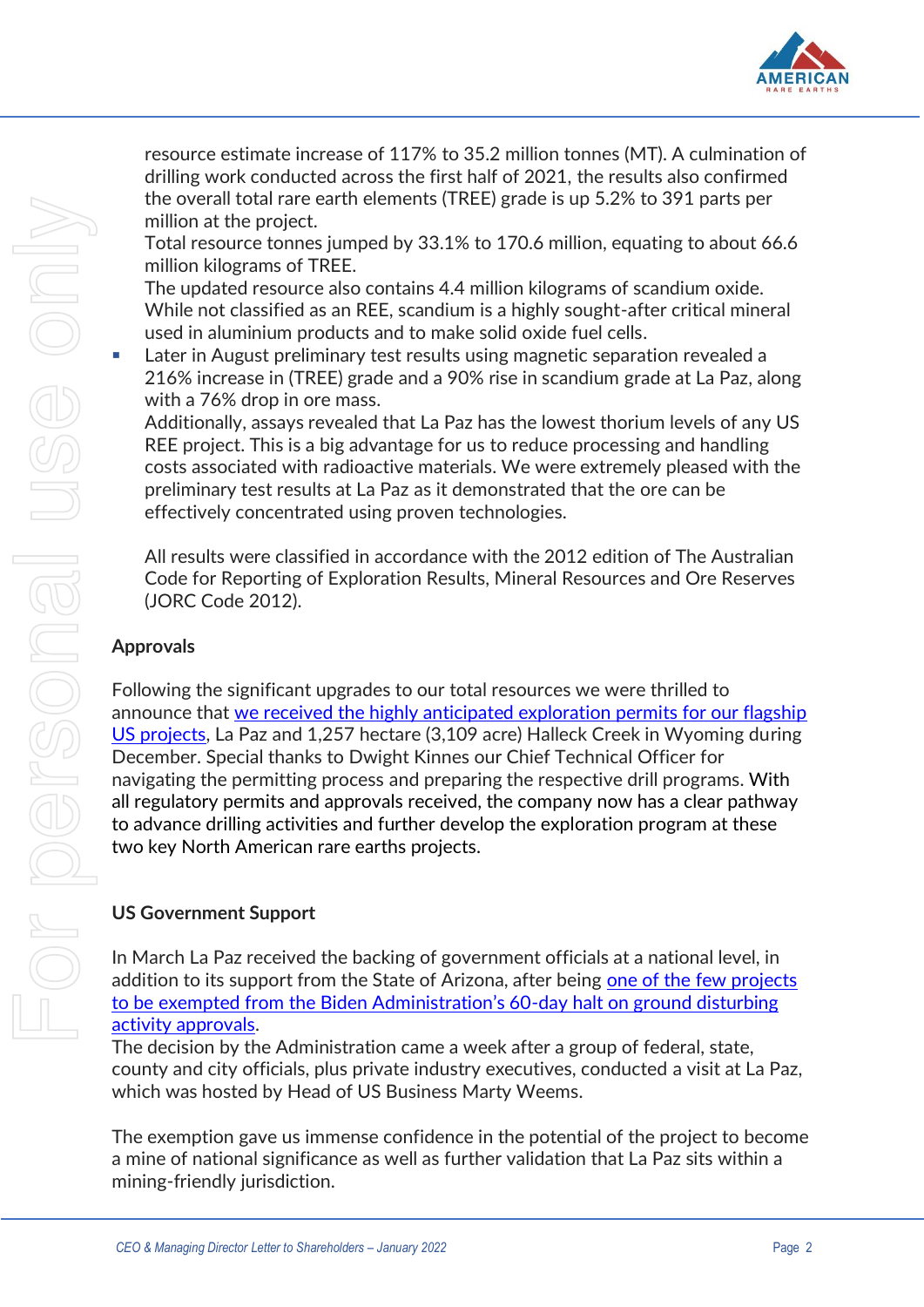



*20 federal, state, county, and city officials, plus private industry executives visited the La Paz project where Marty Weems gave a presentation on the importance of the project.* 

## **R&D Efforts in the US**

The US team led by Marty Weems have worked diligently to establish our presence on a number of top tier rare earths innovation programs.

Thanks to the team's efforts, we joined multiple consortiums in R&D project funding applications that are part of concerted government efforts to develop a more diverse and secure supply chain for the critical minerals market, which is essential for American competitiveness in clean energy technology and for national defense industry supply chains.

Our involvement with these projects provides a boost to our profile in the US, while giving impetus to our strategy to be not just an explorer but also a fully vertically integrated major rare earths supplier.

The La Paz and Halleck Creek projects are among the few REE mineral deposits that qualify for use in these programs because they give access to almost all 17 rare earths metals in a single source containing negligible thorium levels. This means the researchers do not have to manage potentially radioactive waste, as they do with other REE feedstocks.

**Early this year we were [named as a Team Member](https://americanrareearths.com.au/wp-content/uploads/2022/01/20220112-ASX-WRE-Team-Member-CMI-Final.pdf) by the Critical Materials** [Institute, Department of Energy funded I](https://americanrareearths.com.au/wp-content/uploads/2022/01/20220112-ASX-WRE-Team-Member-CMI-Final.pdf)nnovation Hub due to our collaboration with a DOE funded R&D Partner. Fellow organisations on the highly esteemed Critical Materials Institute (CMI) Team Members list include the world's second-largest metals producer Rio Tinto (as the only other company with rare earths mining deposits involved), leading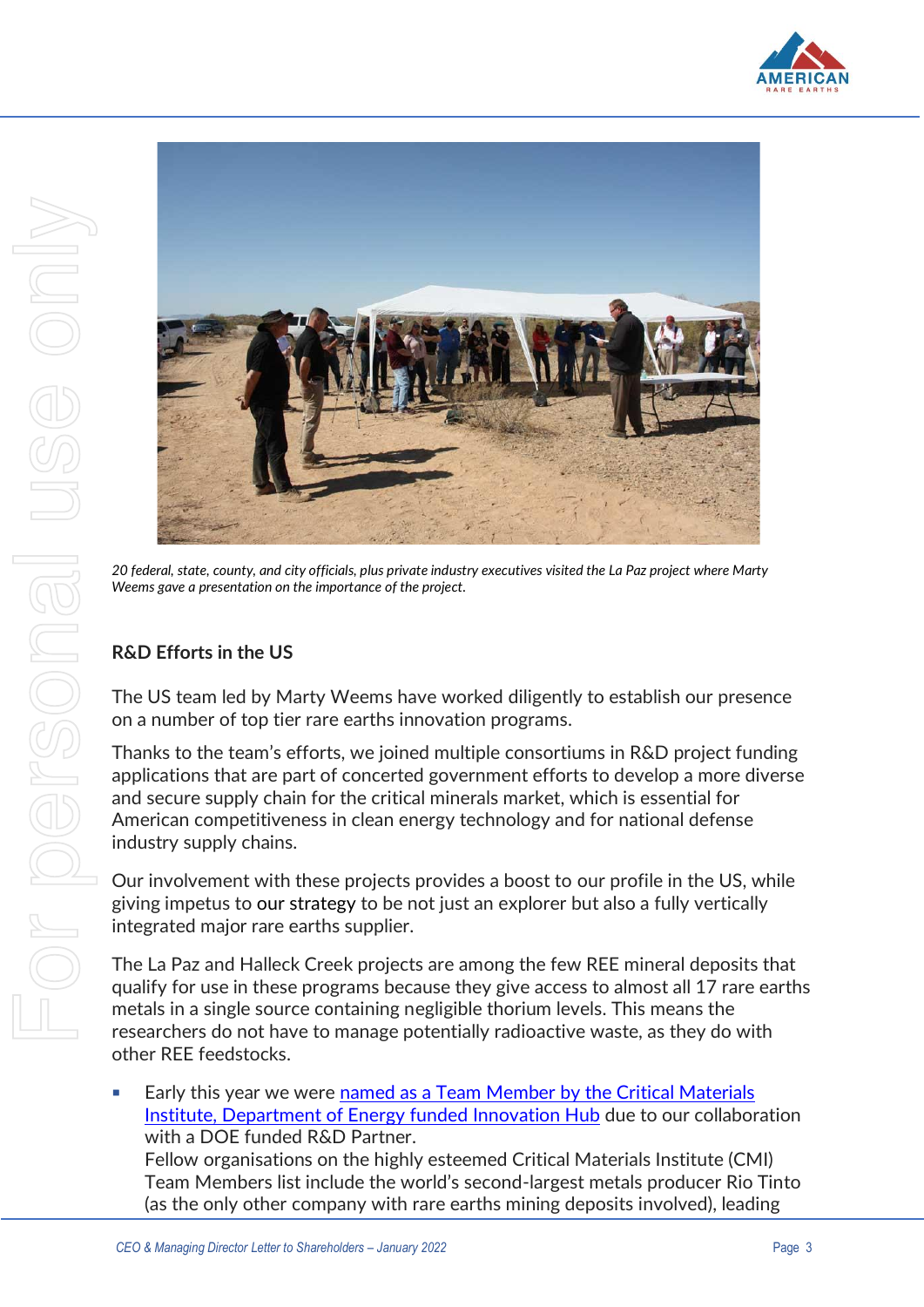

universities and national laboratories, as well as private companies.

The CMI membership follows October's invitation to supply feedstock for researchers associated with a [US Defense Advanced Research Projects Agency's](https://cdn-api.markitdigital.com/apiman-gateway/ASX/asx-research/1.0/file/2924-02434224-2A1330309?access_token=83ff96335c2d45a094df02a206a39ff4)  [\(DARPA\) Rare Earth Elements \(REE\) bioengineering research program.](https://cdn-api.markitdigital.com/apiman-gateway/ASX/asx-research/1.0/file/2924-02434224-2A1330309?access_token=83ff96335c2d45a094df02a206a39ff4) This fascinating program encourages US scientists to engineer a new REE supply chain by using 'biomining' approaches through the Environmental Microbes as a Bio-Engineering Resource (EMBER) program. If successful, Biomining would allow domestic REE separation and purification, and is more environmentally friendly than traditional processing.

## **Appointment of highly experienced American Board members**

Throughout 2021 we welcomed three US-based non-executive directors who bring not only a depth of in-country knowledge but also valuable expertise.

They include:

- [Clarence McAllister](https://americanrareearths.com.au/wp-content/uploads/2021/09/20210921-ARR-Appointment-of-Clarence-McAllister-FINAL.pdf) who has more than 30 years of international experience in engineering and construction and has been the Chairman of the Board of our wholly owned subsidiary Western Rare Earths for over two years. Mr McAllister also serves on the Arizona Supreme Court Alternative Business Structure Board.
- [Melissa \(Mel\) Sanderson](https://americanrareearths.com.au/wp-content/uploads/2021/11/20211112-ASX-Mel-Sanderson-appointment.pdf) who brings more than 30 years' international experience in senior mining and US State Department diplomacy roles. Ms Sanderson serves as Chair of the Phoenix Committee on Foreign Relations and the Arizona District Export Council.
- [Sten Gustafson,](https://americanrareearths.com.au/wp-content/uploads/2022/01/2325819.pdf) who is an energy and service industry executive, investment banker and corporate securities attorney. With more than 25 years of experience in the global energy sector, Mr Gustafson has advised on over 100 corporate transactions worth in excess of \$100 billion.

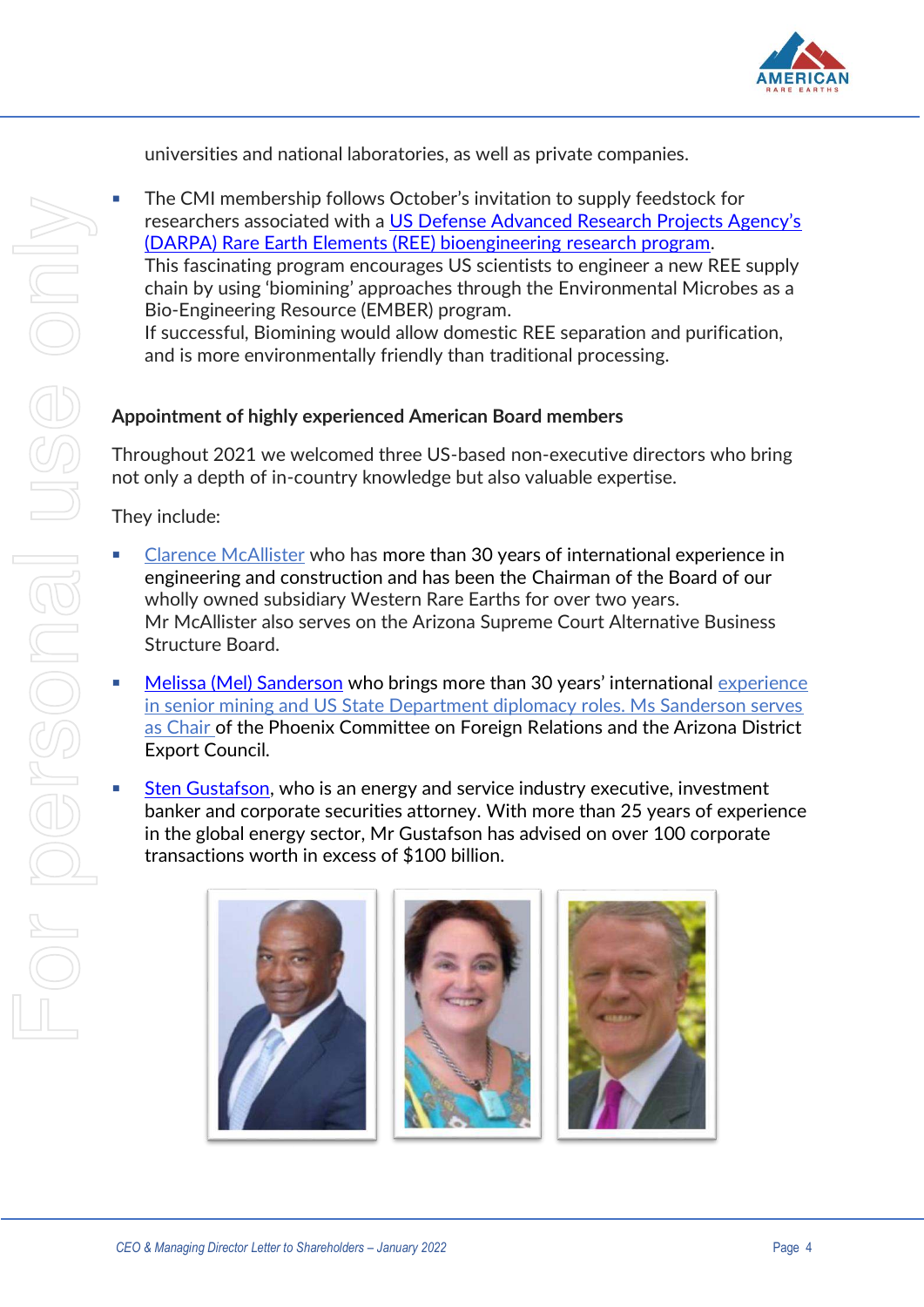

# **Capital Raise Completed**

We finished 2021 with the completion of a AU\$6.1M capital raise with leading [multinational fund Fidelity,](https://americanrareearths.com.au/wp-content/uploads/2021/12/2312692.pdf) which is renowned for its long-term focus and ESG (environmental, social and governance) credentials. The strategic placement gives Fidelity an initial 9.9% stake in our company. This is a major show of confidence by an esteemed institutional investor in our growth plans, while on a more practical level it enables us to accelerate the development of our projects.

## **US Listing**

On 22 November our shares started trading on the OTC Markets QB level (OTCQB), the largest alternative trading system in the US with more than 11,000 securities quoted.

Shares continue to trade on the ASX under the code ARR, with the cross listing completed in a non-dilutive manner to provide added liquidity and strength to existing shareholders.

The OTC markets listing, with shares trading under the code ARRNF, allows us to further build our visibility and investor base in the US, home to our most advanced projects.

We are additionally listed on the Frankfurt Stock Exchange, giving us visibility on this US\$1,776 billion European market.

## **Growing demand**

According to research conducted by Fortune Business Insights, the global rare earths elements market is projected to grow from US \$2.8 billion in 2021 to US \$5.5 billion in 2028 at a compound annual growth rate (CAGR) of 10.0% in the forecast period.

Driving demand is the move to cleaner energy technology mentioned above, as well as rising global uptake of digital devices, such as smartphones and laptops, in which rare earth elements are used.

The scandium market is forecast to register growth of 11% CAGR from 2022 to 2027. This is due to its accelerating usage in solid oxide fuel cells (SOFCs) and the rising demand for aluminium-scandium alloys, according to Mordor Intelligence.

This demand scenario is set against the geopolitical backdrop referred to above (in the review of our collaboration with US Government backed R&D projects).

It's no secret that the US Government recognises the need to "onshore" these materials to reduce national security and supply chain risks. Three Presidential Orders and bi-partisan legislation are promoting domestic upstream and downstream production of rare earths and magnets that supply them, including the provision of US\$800 million for research and development. More recently, on January 14 2022, a bi-partisan piece of legislation was introduced in the US Senate that would force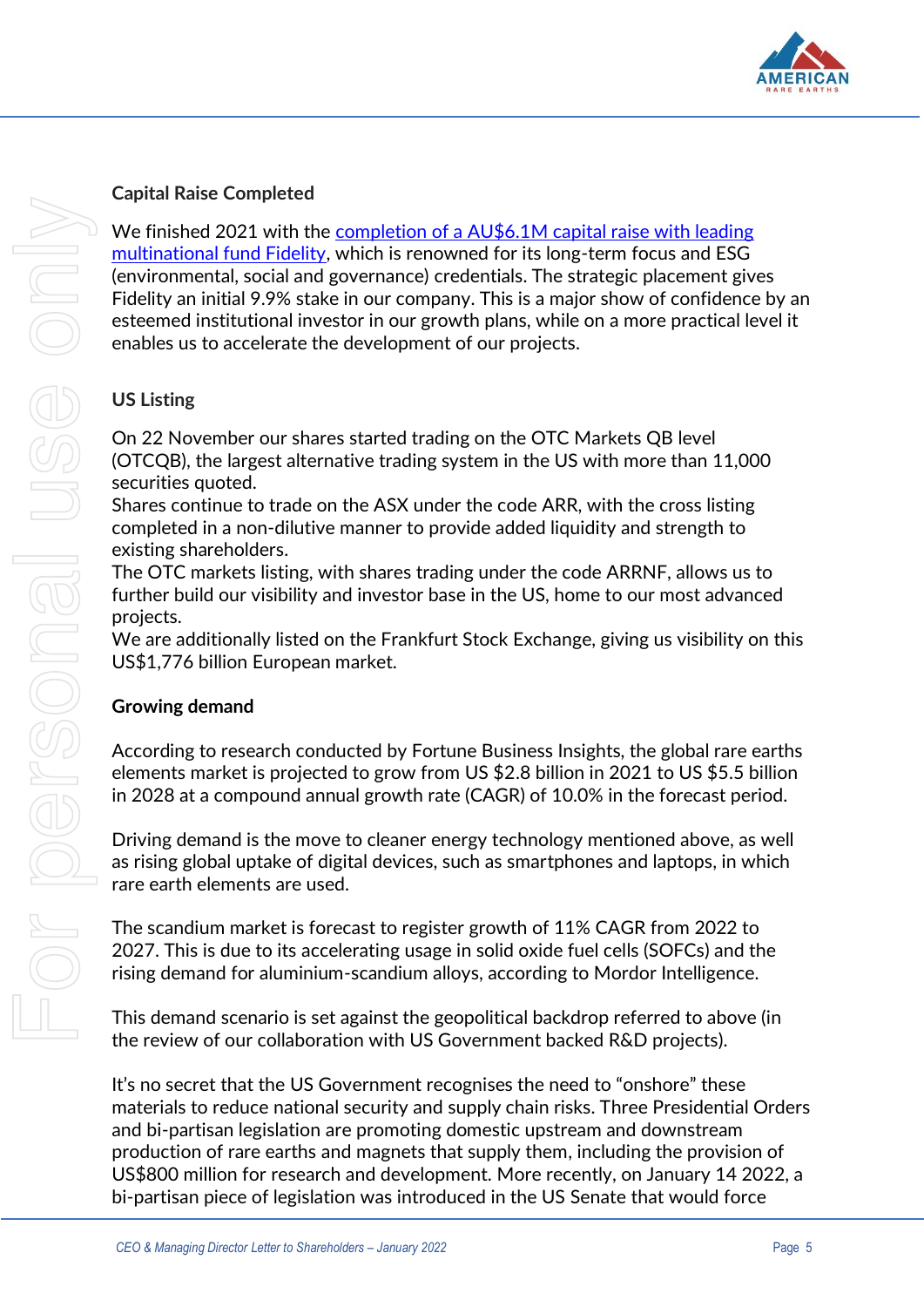

defence contractors to stop buying rare earths from China by 2026 and use the Pentagon to create a permanent stockpile of the strategic minerals. With our US projects and leadership presence, we are well positioned to grow the company and be at the forefront of the US rare earths industry transformation.

## **Vision & Strategy**

It's our vision to create the next major rare earths and critical minerals business and play a key role helping to restore the supply chain of these critical materials to the United States of America.

As part of our vision we aim to be more than just a mining company but a technology leader in this space: vertically integrated and one day producing the rare earth metals that are critical to our future.

It's our strategy to not only focus on advancing our rare earths mining projects that have some of the cleanest ore in the world but to continue working collaboratively with R&D leaders to build processing and refining capability. By helping develop disruptive, green technologies we will provide critical minerals not just for today but also for future generations.

Becoming a member of the Critical Minerals Institute is one small step in the pursuit of our vision and the journey that lies ahead. Being a member of the CMI provides the opportunity to drive R&D, license green and clean technology for deployment, and provide input to CMI research programs.

ESG is a key focus at American Rare Earths and is central to what we do. We are committed to building an ESG-centric culture, working with our people and our wider stakeholder community to build a positive and more sustainable future.

Under the umbrella of ESG we are adopting a "Book End" strategy to create shareholder value and reduce time to market.

To close the supply chain gap the company will focus on developing our major projects through all stages of mine development to produce a rare earth concentrate. At the same time it will work with R&D leaders and partners further down the supply chain to develop processing and refining capability in order to supply a metal product.

The company is extremely well capitalised and 2022 is shaping up to be a transformational year.